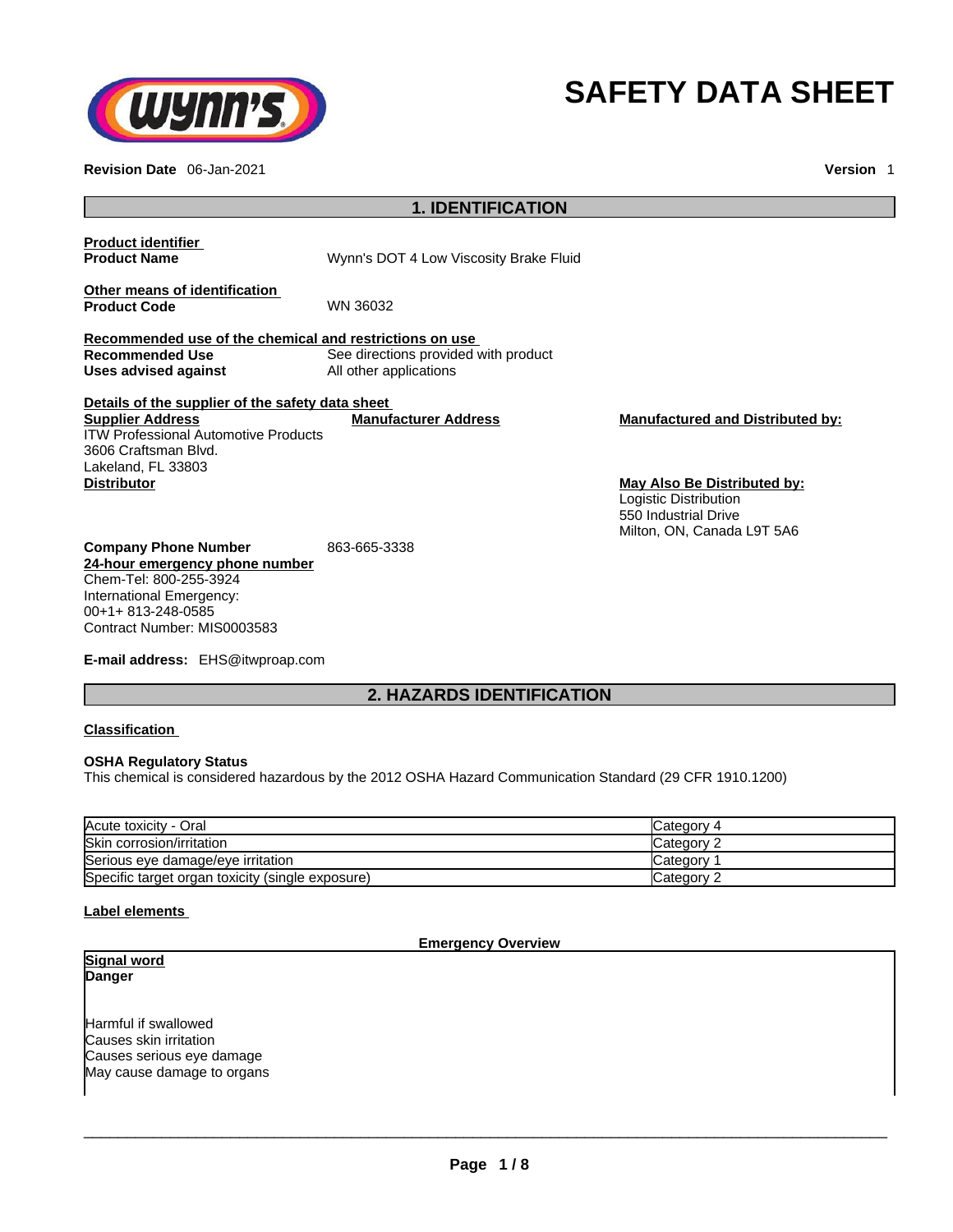

#### **Precautionary Statements - Prevention**

Wash face, hands and any exposed skin thoroughly after handling Do not eat, drink or smoke when using this product Wear protective gloves/protective clothing/eye protection/face protection Do not breathe dust/fume/gas/mist/vapors/spray

#### **Precautionary Statements - Response**

Specific treatment (see .? on this label) IF exposed or if you feel unwell: Call a POISON CENTER or doctor/physician

IF IN EYES: Rinse cautiously with water for several minutes. Remove contact lenses, if present and easy to do. Continue rinsing Immediately call a POISON CENTER or doctor/physician IF ON SKIN: Wash with plenty of soap and water If skin irritation occurs: Get medical advice/attention Take off contaminated clothing and wash before reuse IF SWALLOWED: Call a POISON CENTER or doctor/physician if you feel unwell Rinse mouth

#### **Precautionary Statements - Storage**

Store locked up

#### **Precautionary Statements - Disposal**

Dispose of contents/container to an approved waste disposal plant

#### **Hazards not otherwise classified (HNOC)**

Not applicable

#### **Other Information**

May be harmful if swallowed. May be harmful in contact with skin.

# **3. COMPOSITION/INFORMATION ON INGREDIENTS**

| <b>Chemical Name</b>                          | CAS No         | Weight-%     |
|-----------------------------------------------|----------------|--------------|
| monobutyl ether<br>alvcol.<br>hvlene<br>rieth | _z-r<br>. ≁-ت+ | 30<br>$10 -$ |
| Diethylene glycol                             | .-46-Բ         |              |

# **4. FIRST AID MEASURES**

#### **Description of first aid measures**

| <b>General advice</b> | Get medical advice/attention if you feel unwell.                                                                                                                                                 |
|-----------------------|--------------------------------------------------------------------------------------------------------------------------------------------------------------------------------------------------|
| Eye contact           | IF IN EYES: Rinse cautiously with water for several minutes. Remove contact lenses, if<br>present and easy to do. Continue rinsing. If eye irritation persists: Get medical<br>advice/attention. |
| <b>Skin contact</b>   | IF ON SKIN:. Wash skin with soap and water. If skin irritation persists, call a physician.                                                                                                       |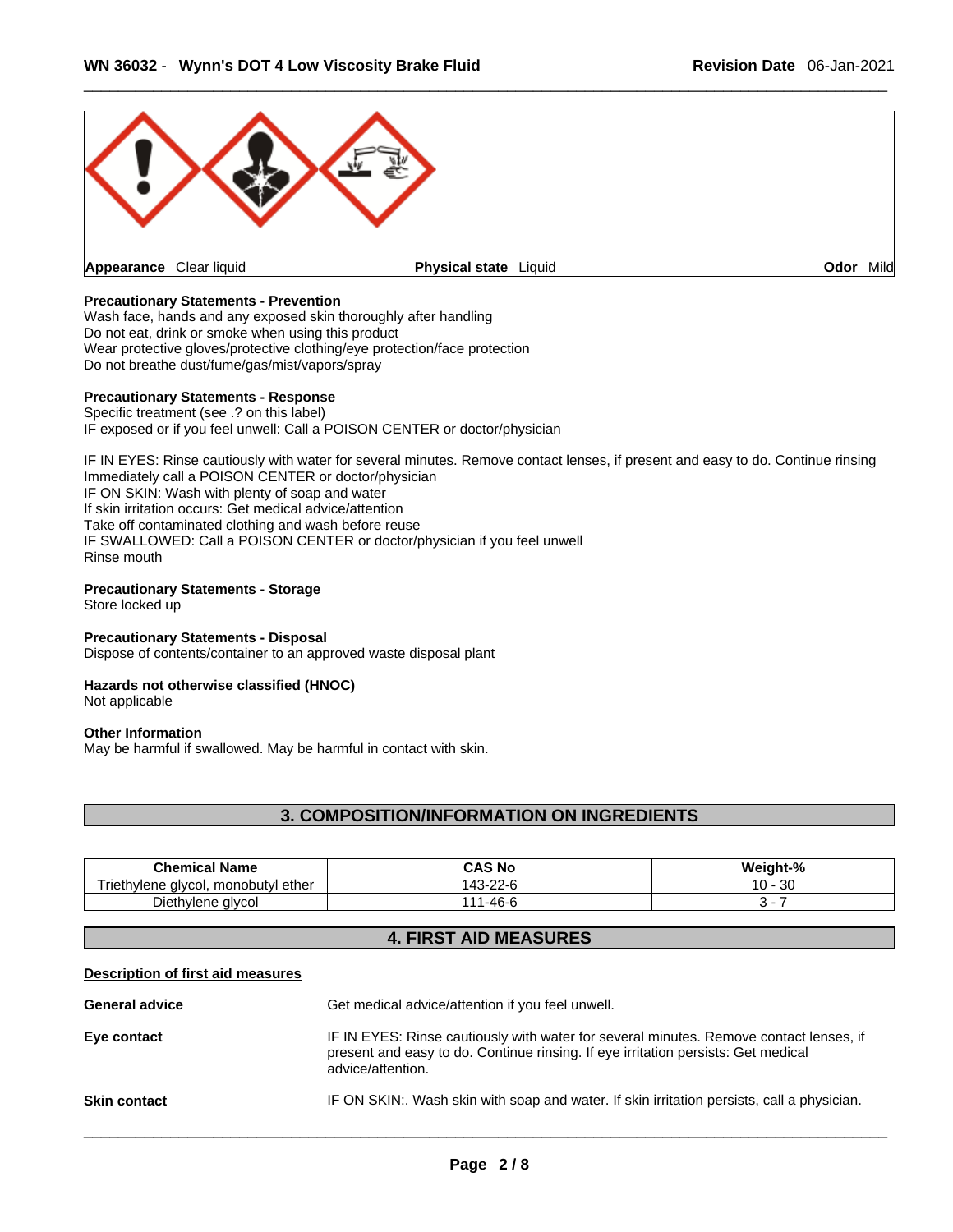|                                                                                                            | Take off contaminated clothing and wash before reuse.                                                                                                                                                                                                      |  |  |
|------------------------------------------------------------------------------------------------------------|------------------------------------------------------------------------------------------------------------------------------------------------------------------------------------------------------------------------------------------------------------|--|--|
| <b>Inhalation</b>                                                                                          | IF INHALED: Remove victim to fresh air and keep at rest in a position comfortable for<br>breathing. If symptoms persist, call a physician.                                                                                                                 |  |  |
| Ingestion                                                                                                  | IF SWALLOWED:. Do NOT induce vomiting. Never give anything by mouth to an<br>unconscious person. Call a physician.                                                                                                                                         |  |  |
| Self-protection of the first aider                                                                         | Ensure that medical personnel are aware of the material(s) involved and take precautions to<br>protect themselves.                                                                                                                                         |  |  |
| Most important symptoms and effects, both acute and delayed                                                |                                                                                                                                                                                                                                                            |  |  |
| <b>Symptoms</b>                                                                                            | See section 2 for more information.                                                                                                                                                                                                                        |  |  |
|                                                                                                            | Indication of any immediate medical attention and special treatment needed                                                                                                                                                                                 |  |  |
| Note to physicians                                                                                         | Treat symptomatically.                                                                                                                                                                                                                                     |  |  |
|                                                                                                            | <b>5. FIRE-FIGHTING MEASURES</b>                                                                                                                                                                                                                           |  |  |
| Suitable extinguishing media<br>Carbon dioxide (CO2), Use dry chemical, Foam                               |                                                                                                                                                                                                                                                            |  |  |
| Unsuitable extinguishing media<br>None                                                                     |                                                                                                                                                                                                                                                            |  |  |
| Specific hazards arising from the chemical<br>None in particular.                                          |                                                                                                                                                                                                                                                            |  |  |
| <b>Explosion data</b><br><b>Sensitivity to Mechanical Impact</b><br><b>Sensitivity to Static Discharge</b> | None.<br>None.                                                                                                                                                                                                                                             |  |  |
| Protective equipment and precautions for firefighters<br>protective gear.                                  | As in any fire, wear self-contained breathing apparatus pressure-demand, MSHA/NIOSH (approved or equivalent) and full                                                                                                                                      |  |  |
|                                                                                                            | <b>6. ACCIDENTAL RELEASE MEASURES</b>                                                                                                                                                                                                                      |  |  |
|                                                                                                            | Personal precautions, protective equipment and emergency procedures                                                                                                                                                                                        |  |  |
| <b>Personal precautions</b>                                                                                | Ensure adequate ventilation, especially in confined areas. Avoid contact with eyes and skin.<br>Use personal protective equipment as required.                                                                                                             |  |  |
| <b>Environmental precautions</b>                                                                           |                                                                                                                                                                                                                                                            |  |  |
| <b>Environmental precautions</b>                                                                           | See section 12 for additional ecological information.                                                                                                                                                                                                      |  |  |
| Methods and material for containment and cleaning up                                                       |                                                                                                                                                                                                                                                            |  |  |
| <b>Methods for containment</b>                                                                             | Prevent further leakage or spillage if safe to do so.                                                                                                                                                                                                      |  |  |
| Methods for cleaning up                                                                                    | Use personal protective equipment as required. Dam up. Cover liquid spill with sand, earth<br>or other non-combustible absorbent material. Take up mechanically, placing in appropriate<br>containers for disposal. Clean contaminated surface thoroughly. |  |  |
| Prevention of secondary hazards                                                                            | Clean contaminated objects and areas thoroughly observing environmental regulations.                                                                                                                                                                       |  |  |
|                                                                                                            |                                                                                                                                                                                                                                                            |  |  |

# **7. HANDLING AND STORAGE**

# **Precautions for safe handling**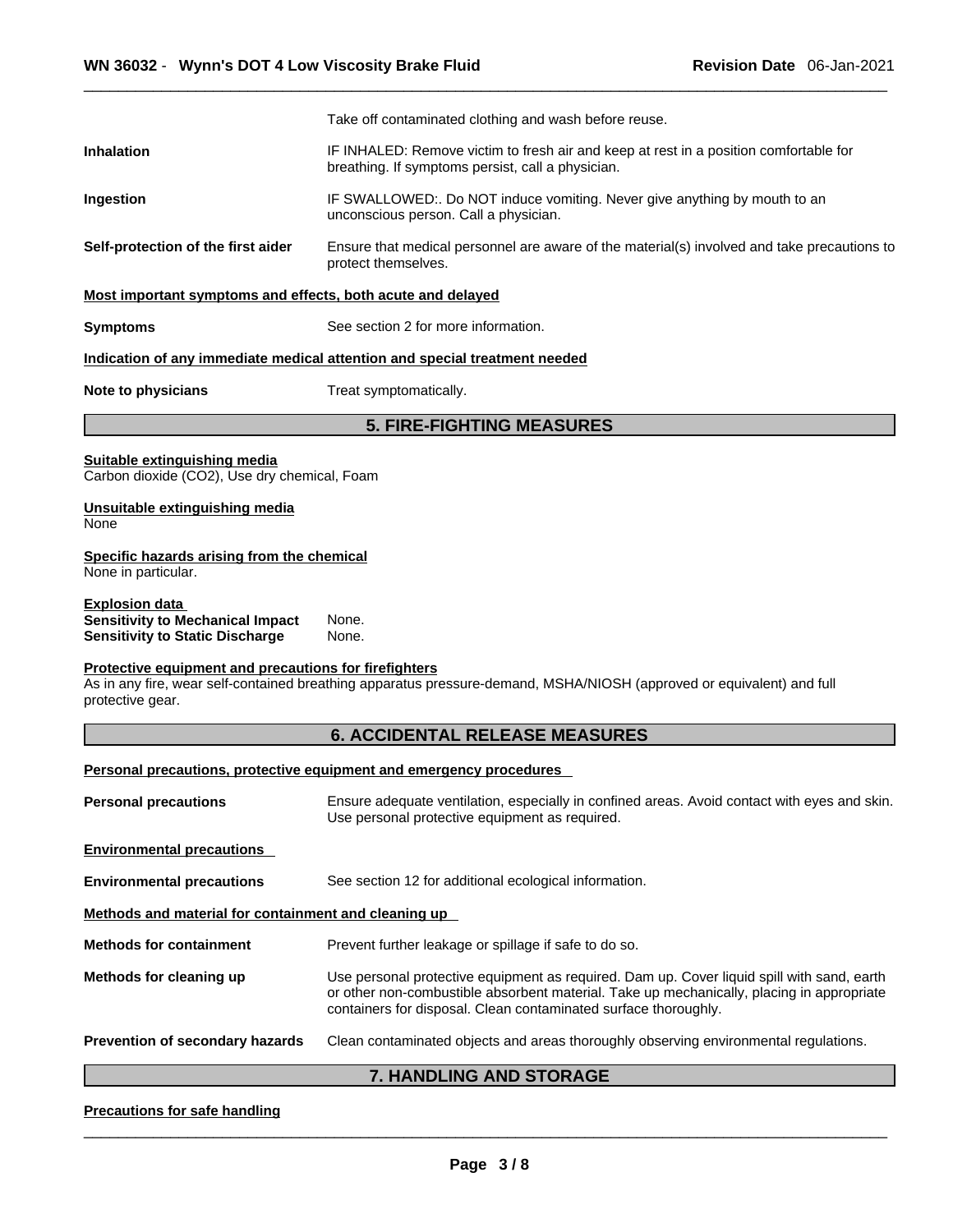| Advice on safe handling                                                          | Handle in accordance with good industrial hygiene and safety practice. Avoid breathing<br>vapors or mists. Avoid contact with skin, eyes or clothing. Wash thoroughly after handling.<br>Wash contaminated clothing before reuse. Use personal protective equipment as required. |                                                                                                                                                 |  |
|----------------------------------------------------------------------------------|----------------------------------------------------------------------------------------------------------------------------------------------------------------------------------------------------------------------------------------------------------------------------------|-------------------------------------------------------------------------------------------------------------------------------------------------|--|
| Conditions for safe storage, including any incompatibilities                     |                                                                                                                                                                                                                                                                                  |                                                                                                                                                 |  |
| <b>Storage Conditions</b>                                                        |                                                                                                                                                                                                                                                                                  | Keep containers tightly closed in a dry, cool and well-ventilated place.                                                                        |  |
| Incompatible materials                                                           | Strong oxidizing agents                                                                                                                                                                                                                                                          |                                                                                                                                                 |  |
|                                                                                  | 8. EXPOSURE CONTROLS/PERSONAL PROTECTION                                                                                                                                                                                                                                         |                                                                                                                                                 |  |
| <b>Control parameters</b>                                                        |                                                                                                                                                                                                                                                                                  |                                                                                                                                                 |  |
| <b>Exposure Guidelines</b><br>NIOSH IDLH Immediately Dangerous to Life or Health |                                                                                                                                                                                                                                                                                  |                                                                                                                                                 |  |
| <b>Other Information</b>                                                         | (11th Cir., 1992).                                                                                                                                                                                                                                                               | Vacated limits revoked by the Court of Appeals decision in AFL-CIO v. OSHA, 965 F.2d 962                                                        |  |
| <b>Appropriate engineering controls</b>                                          |                                                                                                                                                                                                                                                                                  |                                                                                                                                                 |  |
| <b>Engineering Controls</b>                                                      | Showers<br>Eyewash stations<br>Ventilation systems                                                                                                                                                                                                                               |                                                                                                                                                 |  |
| Individual protection measures, such as personal protective equipment            |                                                                                                                                                                                                                                                                                  |                                                                                                                                                 |  |
| <b>Eye/face protection</b>                                                       | Wear safety glasses with side shields (or goggles).                                                                                                                                                                                                                              |                                                                                                                                                 |  |
| Skin and body protection                                                         |                                                                                                                                                                                                                                                                                  | Wear protective natural rubber, nitrile rubber, Neoprene™ or PVC gloves.                                                                        |  |
| <b>Respiratory protection</b>                                                    | Use NIOSH-approved air-purifying respirator with organic vapor cartridge or canister, as<br>appropriate.                                                                                                                                                                         |                                                                                                                                                 |  |
| <b>General Hygiene Considerations</b>                                            |                                                                                                                                                                                                                                                                                  | Handle in accordance with good industrial hygiene and safety practice. Regular cleaning of<br>equipment, work area and clothing is recommended. |  |
|                                                                                  | 9. PHYSICAL AND CHEMICAL PROPERTIES                                                                                                                                                                                                                                              |                                                                                                                                                 |  |
| 9.1. Information on basic physical and chemical properties                       |                                                                                                                                                                                                                                                                                  |                                                                                                                                                 |  |
| <b>Physical state</b>                                                            | Liquid                                                                                                                                                                                                                                                                           |                                                                                                                                                 |  |
| Appearance                                                                       | Clear liquid                                                                                                                                                                                                                                                                     |                                                                                                                                                 |  |
| Odor                                                                             | Mild                                                                                                                                                                                                                                                                             |                                                                                                                                                 |  |
| Color                                                                            | light yellow                                                                                                                                                                                                                                                                     |                                                                                                                                                 |  |
| <b>Odor threshold</b>                                                            | No information available                                                                                                                                                                                                                                                         |                                                                                                                                                 |  |
| <b>Property</b><br>рH                                                            | Values<br>9                                                                                                                                                                                                                                                                      | Remarks • Method                                                                                                                                |  |
| Melting point / freezing point                                                   | $<$ -50 degrees C                                                                                                                                                                                                                                                                |                                                                                                                                                 |  |
| Boiling point / boiling range                                                    | > 232 °C / > 450 °F                                                                                                                                                                                                                                                              |                                                                                                                                                 |  |
| <b>Flash point</b>                                                               | 121 °C / 250 °F                                                                                                                                                                                                                                                                  |                                                                                                                                                 |  |
| <b>Evaporation rate</b>                                                          | No information available                                                                                                                                                                                                                                                         |                                                                                                                                                 |  |
| Flammability (solid, gas)<br><b>Flammability Limit in Air</b>                    | No information available                                                                                                                                                                                                                                                         |                                                                                                                                                 |  |
| <b>Upper flammability limit:</b>                                                 | No information available                                                                                                                                                                                                                                                         |                                                                                                                                                 |  |
| Lower flammability limit:                                                        | No information available                                                                                                                                                                                                                                                         |                                                                                                                                                 |  |
| Vapor pressure                                                                   | No information available                                                                                                                                                                                                                                                         |                                                                                                                                                 |  |
| Vapor density                                                                    | No information available                                                                                                                                                                                                                                                         |                                                                                                                                                 |  |
| <b>Relative density</b>                                                          | 1.06                                                                                                                                                                                                                                                                             |                                                                                                                                                 |  |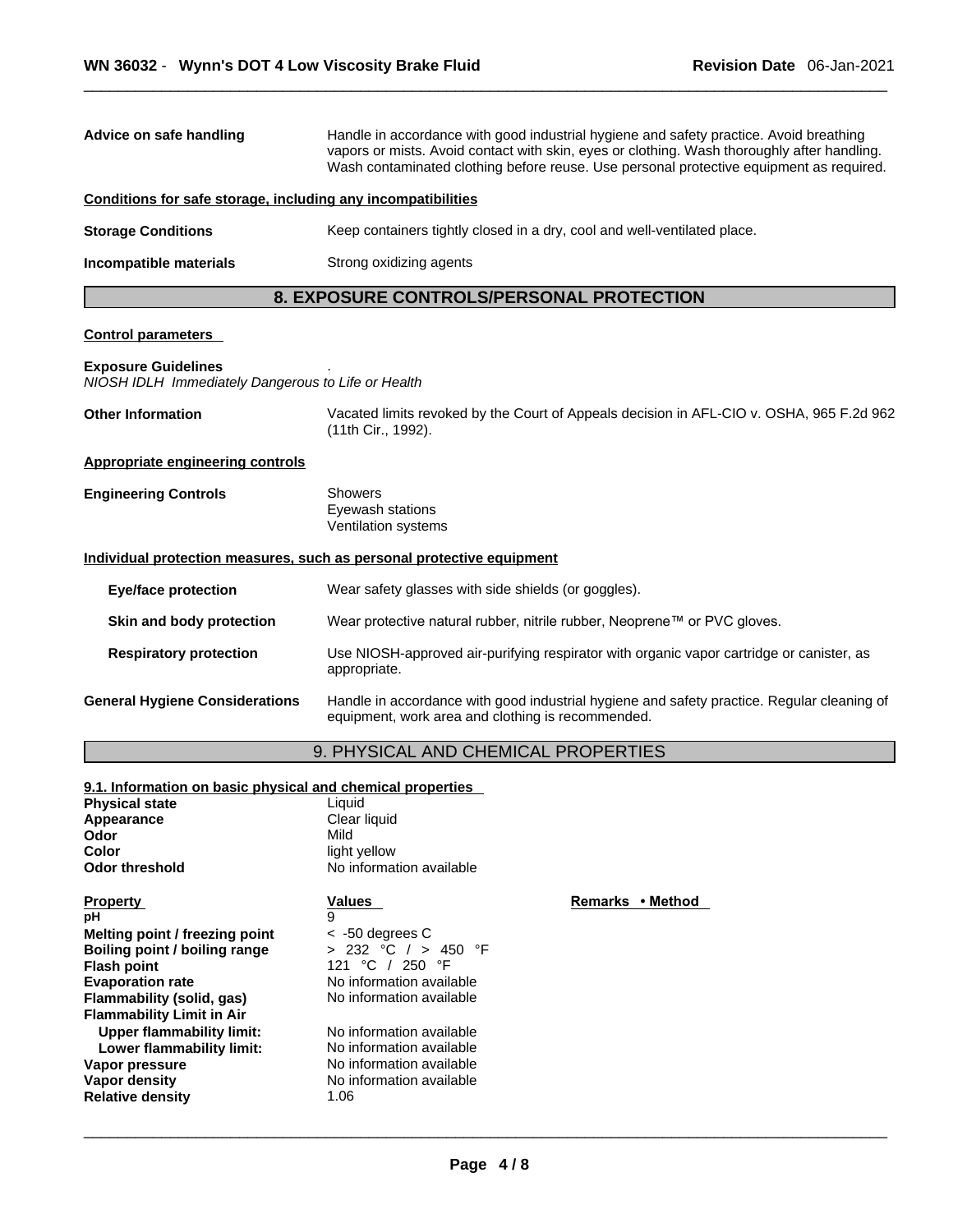**Explosive properties**<br> **Oxidizing properties**<br>
No information available **Oxidizing properties Water solubility** Miscible in water **Solubility(ies)** No information available **Partition coefficient** No information available **Autoignition temperature No information available**<br> **Decomposition temperature No information available Decomposition temperature** No information available<br>**Kinematic viscosity** No information available **Kinematic viscosity**<br>Dynamic viscosity

**Other Information Softening point** No information available **Molecular weight** No information available **Density Density Density No information available Bulk density No information available SADT (self-accelerating decomposition temperature)**

**Dynamic viscosity** No information available

**No information available** No information available

# **10. STABILITY AND REACTIVITY**

**Reactivity**  No information available

#### **Chemical stability**

Stable under normal conditions

#### **Possibility of Hazardous Reactions**

None under normal processing.

# **Conditions to avoid**

Excessive heat.

# **Incompatible materials**

Strong oxidizing agents

#### **Hazardous Decomposition Products**

Carbon oxides

# **11. TOXICOLOGICAL INFORMATION**

#### **Information on likely routes of exposure**

| <b>Inhalation</b>   | May cause irritation of respiratory tract.                                         |
|---------------------|------------------------------------------------------------------------------------|
| Eye contact         | Contact with eyes may cause irritation. May cause redness and tearing of the eyes. |
| <b>Skin contact</b> | May cause skin irritation and/or dermatitis.                                       |
| Ingestion           | Ingestion may cause irritation to mucous membranes.                                |

| <b>Chemical Name</b>                              | Oral LD50             | Dermal LD50              | <b>Inhalation LC50</b>                |
|---------------------------------------------------|-----------------------|--------------------------|---------------------------------------|
| Triethylene glycol, monobutyl ether<br>  143-22-6 | $= 5300$ mg/kg (Rat)  | $>$ 2000 mg/kg (Rabbit)  |                                       |
| Diethylene glycol<br>  111-46-6                   | $= 12565$ mg/kg (Rat) | $= 11890$ mg/kg (Rabbit) | (Rat)4h<br>$>$ 4600 mg/m <sup>3</sup> |

#### **Information on toxicological effects**

**Symptoms** No information available.

#### **Delayed and immediate effects as well as chronic effects from short and long-term exposure**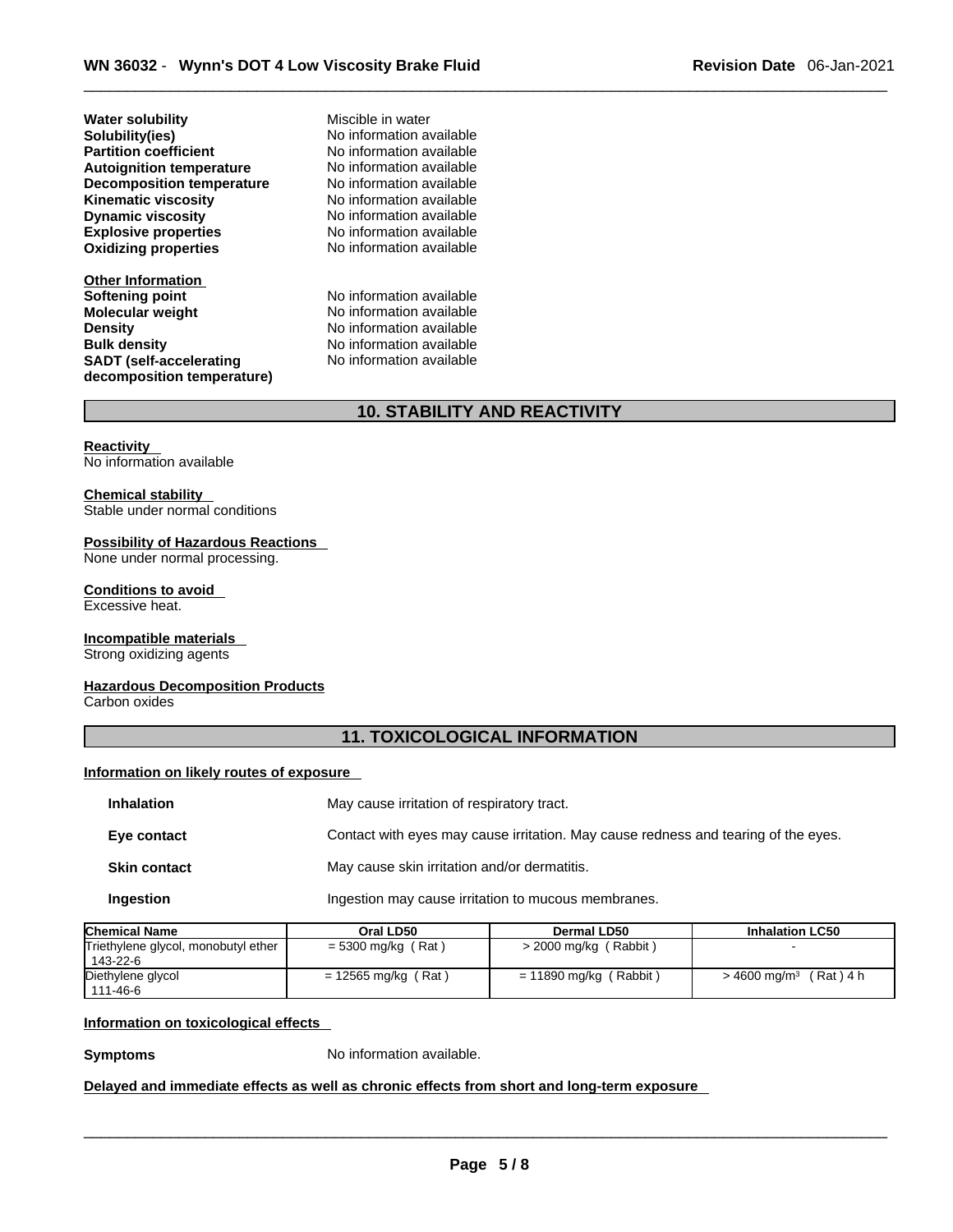| <b>Sensitization</b>   | No information available.                                                                |  |
|------------------------|------------------------------------------------------------------------------------------|--|
| Germ cell mutagenicity | No information available.                                                                |  |
| Carcinogenicity        | The table below indicates whether each agency has listed any ingredient as a carcinogen. |  |
|                        | The following values are calculated based on chapter 3.1 of the GHS document .           |  |
| ATEmix (oral)          | 4280 mg/kg                                                                               |  |
|                        | $- - - - -$                                                                              |  |

**ATEmix (dermal)**3210 mg/kg

# **12. ECOLOGICAL INFORMATION**

#### **Ecotoxicity**

0 % of the mixture consists of component(s) of unknown hazards to the aquatic environment

#### **Persistence and degradability**

No information available.

#### **Bioaccumulation**

No information available.

#### **Mobility**

No information available.

| <b>Chemical Name</b>                            | <b>Partition coefficient</b> |
|-------------------------------------------------|------------------------------|
| Triethylene glycol, monobutyl ether<br>143-22-6 | 0.51                         |
| Diethylene glycol<br>111-46-6                   | $-1.98$                      |

#### **Other adverse effects**

No information available

# **13. DISPOSAL CONSIDERATIONS**

| <b>Waste treatment methods</b> |                                                                                                        |
|--------------------------------|--------------------------------------------------------------------------------------------------------|
| <b>Disposal of wastes</b>      | Disposal should be in accordance with applicable regional, national and local laws and<br>regulations. |
| Contaminated packaging         | Do not reuse container.                                                                                |
| <b>US EPA Waste Number</b>     | Not applicable                                                                                         |

# **14. TRANSPORT INFORMATION**

| Note:<br>DOT                 |               |  |
|------------------------------|---------------|--|
| Proper shipping name         | Not regulated |  |
| IATA<br>Proper shipping name | Not regulated |  |
| IMDG<br>Proper shipping name | Not regulated |  |

# **15. REGULATORY INFORMATION**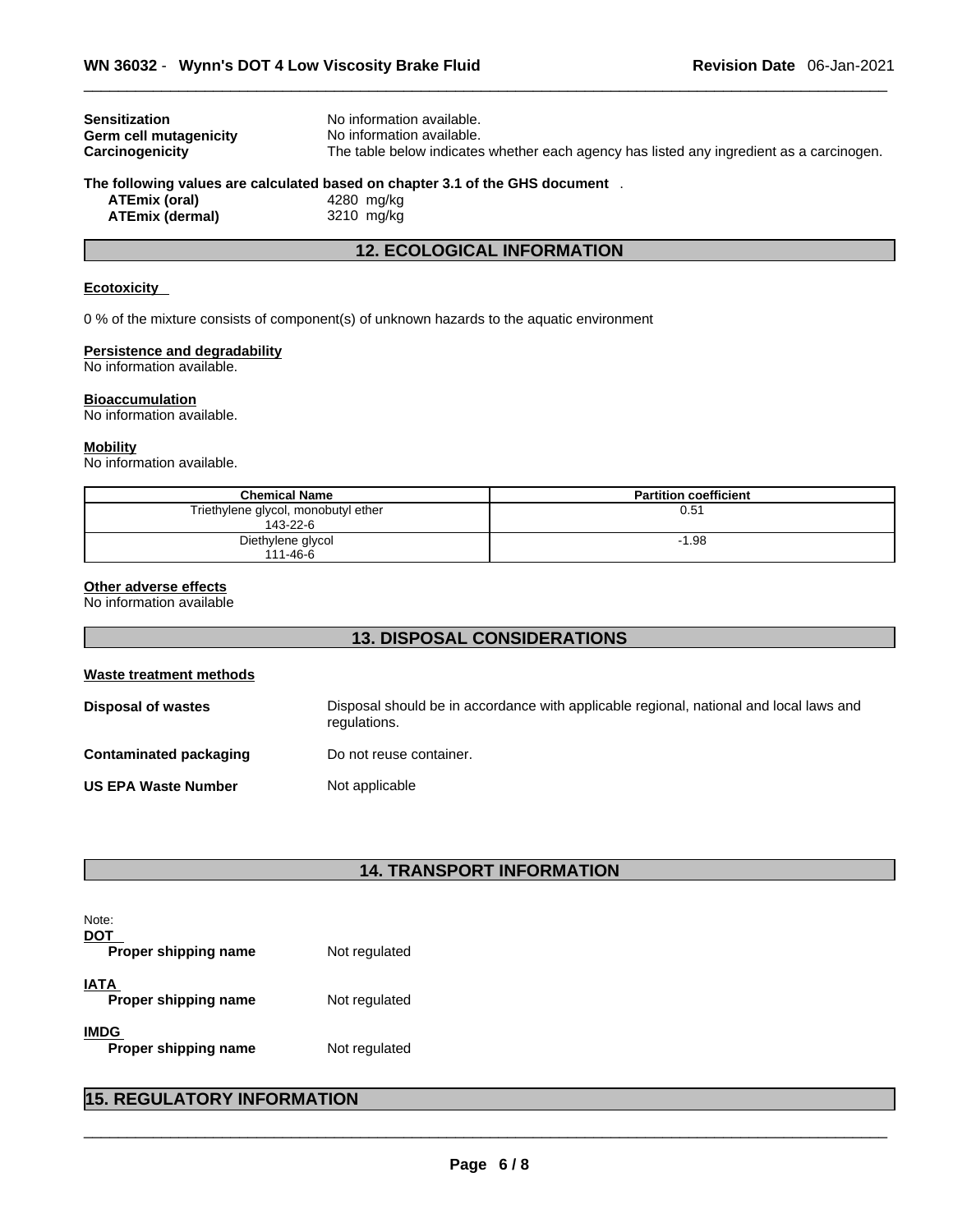# **International Inventories**

| <b>DSL/NDSL</b>      | Complies       |
|----------------------|----------------|
| <b>EINECS/ELINCS</b> | Not determined |
| ENCS                 | Not determined |
| <b>IECSC</b>         | Not determined |
| KECL                 | Not determined |
| <b>PICCS</b>         | Not determined |
| AICS                 | Not determined |

#### **Legend:**

**TSCA** - United States Toxic Substances Control Act Section 8(b) Inventory

**DSL/NDSL** - Canadian Domestic Substances List/Non-Domestic Substances List

Complies

- **EINECS/ELINCS**  European Inventory of Existing Chemical Substances/European List of Notified Chemical Substances
- **ENCS** Japan Existing and New Chemical Substances
- **IECSC** China Inventory of Existing Chemical Substances
- **KECL** Korean Existing and Evaluated Chemical Substances
- **PICCS** Philippines Inventory of Chemicals and Chemical Substances
- **AICS** Australian Inventory of Chemical Substances

#### **US Federal Regulations**

#### **SARA 313**

Section 313 of Title III of the Superfund Amendments and Reauthorization Act of 1986 (SARA). This product contains a chemical or chemicals which are subject to the reporting requirements of the Act and Title 40 of the Code of Federal Regulations, Part 372

| <b>Chemical Name</b>                           | <b>SARA 313 - Threshold Values %</b> |
|------------------------------------------------|--------------------------------------|
| Triethylene glycol monomethyl ether - 112-35-6 | 1.0                                  |
| Triethylene glycol, monobutyl ether - 143-22-6 | 1.0                                  |
| <b>SARA 311/312 Hazard Categories</b>          |                                      |
| Acute health hazard                            | No                                   |
| <b>Chronic Health Hazard</b>                   | No                                   |
| Fire hazard                                    | No                                   |
| Sudden release of pressure hazard              | No                                   |
| <b>Reactive Hazard</b>                         | No                                   |

#### **CWA (Clean WaterAct)**

This product does not contain any substances regulated as pollutants pursuant to the Clean Water Act (40 CFR 122.21 and 40 CFR 122.42)

#### **CERCLA**

This material, as supplied, contains one or more substances regulated as a hazardous substance under the Comprehensive Environmental Response Compensation and Liability Act (CERCLA) (40 CFR 302)

#### **US State Regulations**

# **California Proposition 65**

This product contains the following Proposition 65 chemicals

| <b>Chemical Name</b>             | <b>California Proposition 65</b> |
|----------------------------------|----------------------------------|
| Ethylene Glycol Monomethyl Ether | Developmental                    |
| 110-49-6                         | Male Reproductive                |
| Diethanolamine                   | Carcinogen                       |
| 111-42-2                         |                                  |

#### **U.S. State Right-to-Know Regulations**

| <b>Chemical Name</b>                            | New Jersey | <b>Massachusetts</b> | Pennsylvania |
|-------------------------------------------------|------------|----------------------|--------------|
| Triethylene glycol monomethyl ether<br>112-35-6 |            |                      |              |
| Triethylene glycol, monobutyl ether<br>143-22-6 |            |                      |              |
| Diethylene glycol<br>111-46-6                   |            |                      |              |
| <b>Triethylene Glycol</b>                       |            |                      |              |